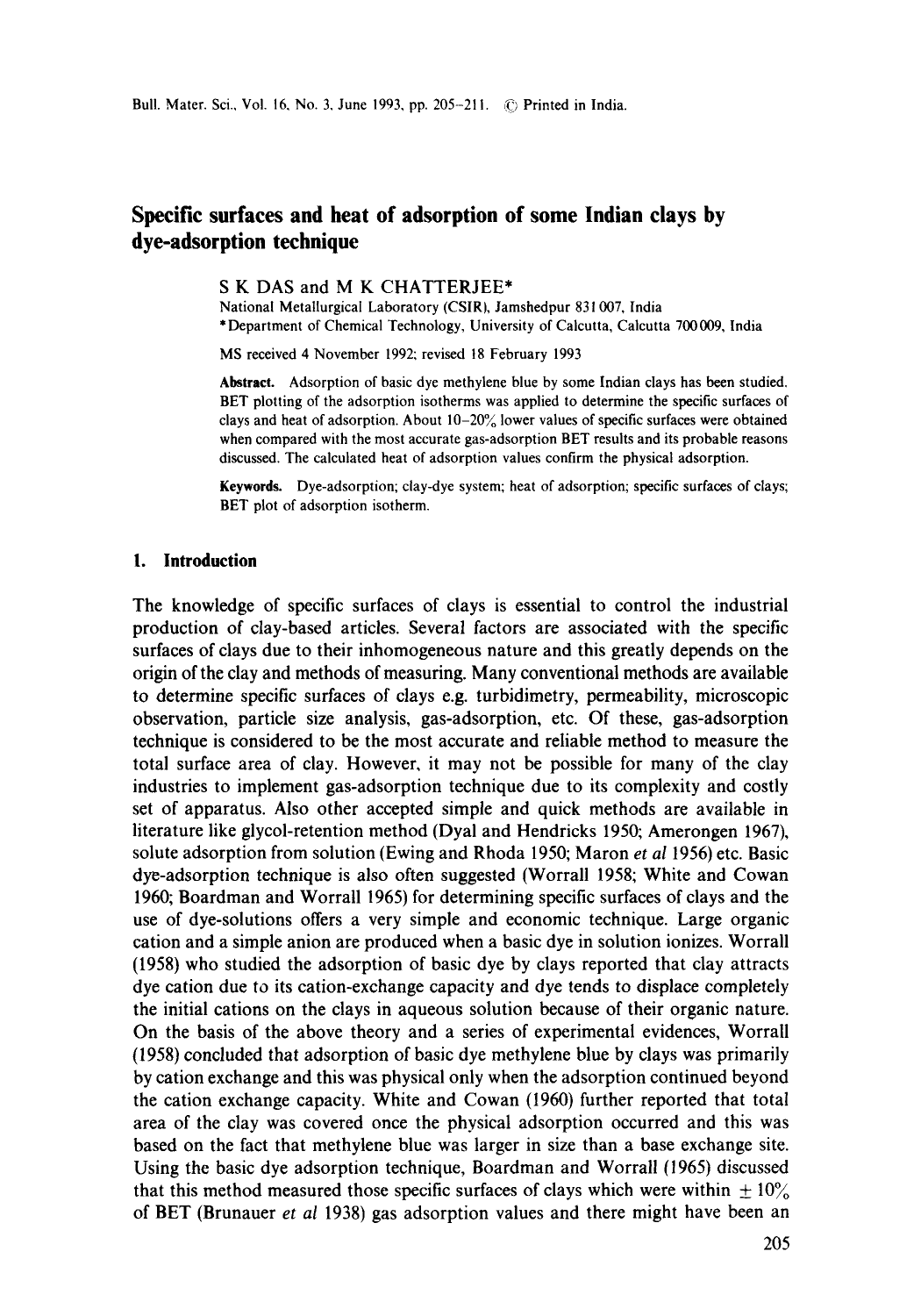error of as high as  $50\%$ . Various opinions and limitations of measuring specific surfaces of clays from clay-dye adsorption behaviour are cited in literature (Orr and Dallavalle 1959; Faruqi *et al* 1967). The above work revealed that most researchers accepted the dye-adsorption technique to measure the surface area of clays due to its simplicity and quick approach provided no greater accuracy is required and may be adopted qualitatively for comparison. This concept of clay-dye adsorption phenomenon was also used by some workers (Gand 1989; Lautrin 1989) for better identification of clayey soils and rapid determination of fines at construction sites using methylene blue. Although, methylene blue dye was commonly used earlier to understand the clay-dye adsorption behaviour, Yariv *et al* (1991) recently studied the adsorption of other cationic dyes such as crystal violet and ethyl violet by kaolinite. In the present investigation, an attempt has been made to standardize the dyeadsorption method of measuring specific surfaces of some Indian clays which may be economically useful to industries for selection of suitable clays for various types of clay-based articles. The study also determines the heat of adsorption to know the nature of adsorption in the present clay-dye system.

# **2. Process of calculations**

The most widely used mathematical statement of BET theory in case of vapour adsorption is expressed in the following equation

$$
x/x_m = \frac{K(P/P_s)}{(1 - P/P_s)[1 - P/P_s + K(P/P_s)]}.
$$
 (1)

On rearrangement, the above equation becomes (Turkdogan *et al* 1970)

$$
P/x(P_s - P) = \frac{1}{x_m \cdot K} + \frac{K - 1}{x_m \cdot K} \cdot \frac{P}{P_s}
$$
 (2)

where x is the quantity of vapour adsorbed at vapour pressure  $P$ ,  $x_m$ , the quantity of adsorbate required for a complete condensed layer on the solid, the layer being one molecule deep,  $P_s$ , the saturated vapour pressure and  $K$ , the constant, related to heat of adsorption.

In case of liquid (dye) adsorption, (2) can be rewritten as

$$
C/x(C_0 - C) = \frac{1}{x_m \cdot K} + \frac{K - 1}{x_m \cdot K} \cdot \frac{C}{C_0},
$$
\n(3)

where  $C_0$  is the initial concentration of the solution used, C, the final concentration of the solution, x, the amount of dye adsorbed and  $x_m$ , the quantity of adsorbate required for a complete monolayer on the solid. Equation (3) shows that the plot of experimental values for  $C/x(C_0 - C)$  against  $C/C_0$  gives a straight line. The slope of this line is  $K - 1/(x_m \cdot K)$  and the intercept on the Y-axis is  $1/(x_m \cdot K)$ . Combination of slope and intercept yields

$$
x_m = 1/(slope + intercept).
$$

Hence, after knowing the intercept and slope values, the values of  $x_m$  and K are determined.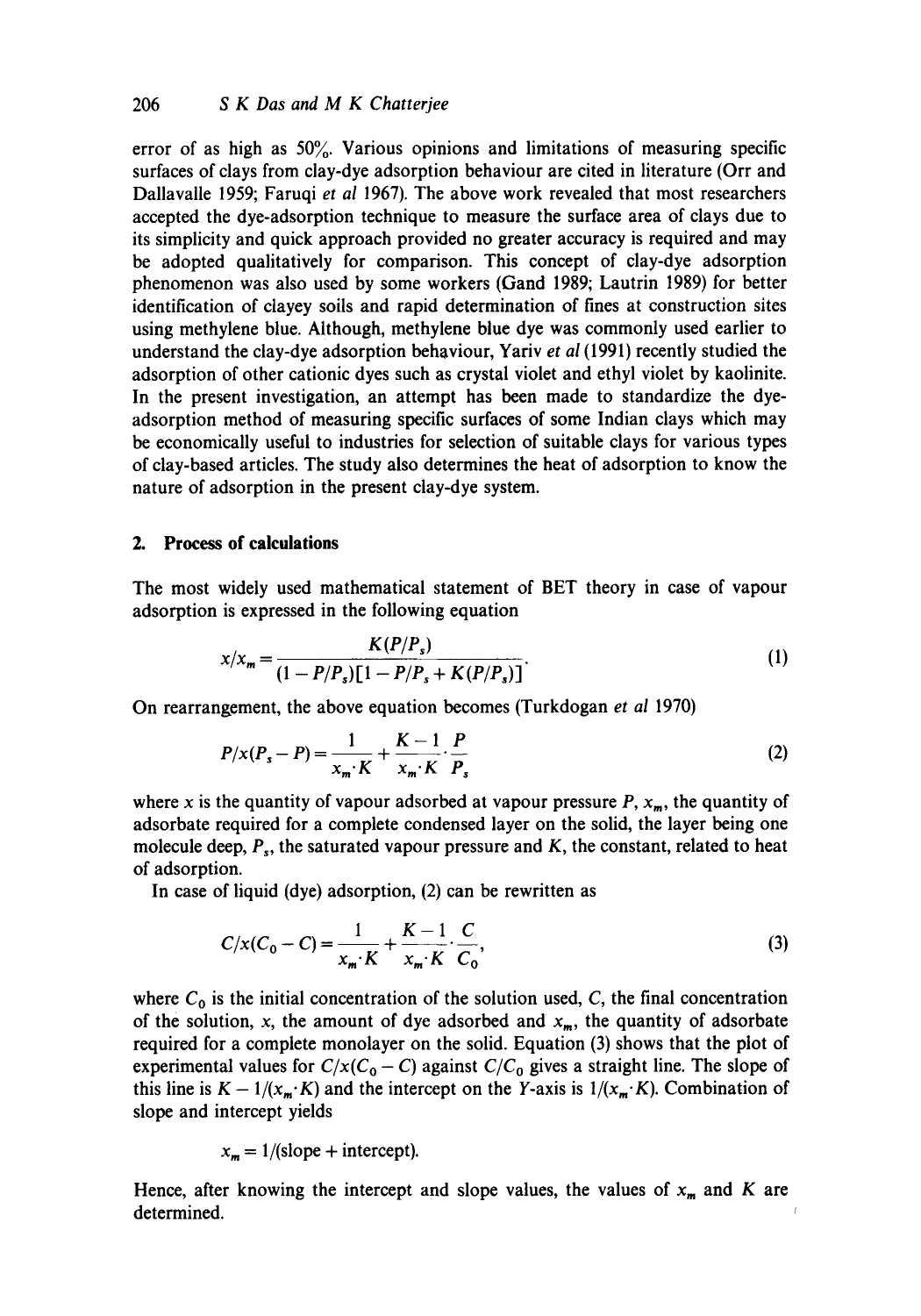In the present study, the  $C_0$  and C units are reported as molar per 1000 ml and x is in milli-equivalent per 100 g (meq./100 g). Hence  $X_m$  is also obtained in meq./100 g. Now, considering the surface area  $(S)$  of the adsorbent as equal to the product of the number of adsorbed molecules in the first layer and the area covered by a single molecule,

$$
S = (x_m \cdot N/10^5) \cdot a_1 \cdot 10^{-20} \,\mathrm{m}^2/\mathrm{g} \tag{4}
$$

where N is the Avogadro's number  $6.60 \times 10^{23}$  and  $a_1$ , the surface covered by a single adsorbed molecule. As in connection with the basic dye-adsorption, White and Cowan (1960) assumed that in its most dense monolayer packing, methylene blue occupied a molecular area of  $25 \text{ Å}^2$ . On the other hand, Kipling and Wilson (1960) argued that the least possible projected area of methylene blue was  $39.5~\text{\AA}^2$ , which seemed to be more reasonable as  $25 \text{ Å}^2$  was the projected area of the benzene ring which formed only part of the dye. In the present calculation, the value of  $a_1$  is taken as  $39.5~\AA^2$ .

By including the experimental value of  $x_m$  in (4), the surface area S of each clay is determined. Constant  $K$  in (3) is approximately related to the heat of adsorption as

$$
K = A \cdot \exp(Q1 - Q2/RT) \tag{5}
$$

where  $Q1 - Q2 = Q$  is the net heat of adsorption in calories per mole, A, the constant (assumed to be as 1.0), and R, the 2 calories. On rearranging  $(5)$ , we get

$$
Q = 2.303(\log K) \times 2 \times T \text{ calls/mol}.\tag{6}
$$

Hence, knowing the value of  $K$ , at room temperature  $T$ , the net heat of adsorption Q for each clay is determined.

#### **3. Experimental**

China clay, fire clay and bentonite of Indian origin were used in the present study. All the clays used were raw and finely ground. The basic dye methylene blue (MB) was used for adsorption. The initial concentration of the dye used for each adsorption was approximately  $0.1(M)$ . MB dye of this concentration was then added to approximately lg of each clay taken in a series of test tubes. Different volumes of dye were added for each set of experiments. Dye and clay mix diluted to equal volumes for each set with distilled water was stirred for a while and allowed to settle for about 2 h to attain equilibrium. This clay and dye suspension was then centrifuged at 10,000 rpm using a high speed attachment. The supernatant liquid was transferred to another test tube and diluted (if necessary) so that the solution gave  $\%$  transmission above 50% for which the present absorptiometer instrument was set up. Finally, the concentration of the supernatant liquid after adsorption was measured using standard absorptiometer (one cell system, Hilger Pattern Biochem. absorptiometer) technique using  $610 \text{ m}$ u wavelength of light. The amount of dye adsorbed by various clays in each set of experiments was thus calculated from the fall in concentration of the dye solution.

The adsorption isotherms of the clay samples were drawn from the experimental values of the amount of dye added and the amount absorbed. Finally, the specific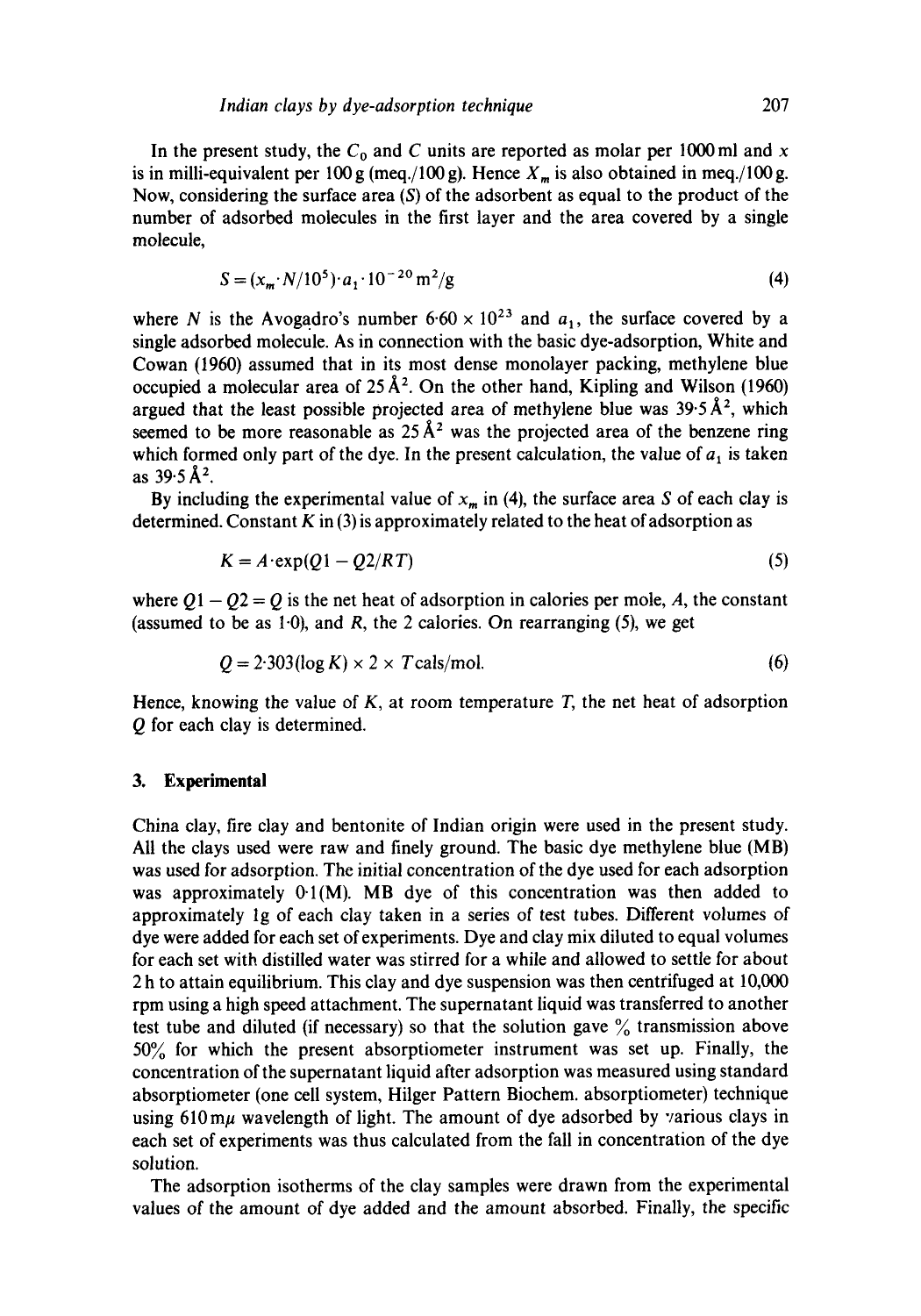surfaces and heat of adsorption were determined from BET plotting of the adsorption isotherm (3). To compare the results of the present technique, specific surfaces of the clays were also measured by the standard BET gas-adsorption method.

# **4. Results and discussions**

The physico-chemical properties of the clays used in the present study are shown in table 1.

The adsorption isotherms of all the three clays are shown in figures la-c. From these figures, it may be noted that the isotherms are all approximates of type 1 among four types of isotherm curves in Van der Waal's adsorption involving multilayer formation at low temperatures. BET plotting (3) of the adsorption isotherms are shown in figures 2 a-c. From the slope and interception of figures  $2a-c$ , the quantity of adsorbate  $(x_m)$  required for a complete monolayer on the solid and constant K are calculated for all the three clays used in this study. Then, applying (4), the surface area S of all the clays is determined by having the experimental value of  $x_m$  and constant values of  $N$  and  $a_1$ . The results obtained by the present technique are given in table 2.

Table 2 also shows the surface area measured by standard gas-adsorption technique which is considered to be the most accurate and accepted method. It may be observed from table 2 that the results of both the methods are comparable and about 10-20% of lower values are obtained by the dye-adsorption technique. This is probably due to the high molecular area of the dye which prevented the dye particles to enter into the crevices of the area lower than the molecular area of the dye. The relative specific surface values of all the three clay samples are in agreement with their plasticity behaviour and the plastic clay bentonite is found to have maximum surface.

The heat of adsorption values (table 2) calculated from (6) indicate that the values are lower than 4.0 Kcals/mol for all the three clays and this shows that the adsorption processes in the present study are not of the chemisorption type which would have resulted in higher values than 4-0 Kcals/mol.

| <b>Properties</b>                    | China clay                | Fire clay                                    | Bentonite                                                                                                            |
|--------------------------------------|---------------------------|----------------------------------------------|----------------------------------------------------------------------------------------------------------------------|
| Chemical analysis                    | SiO,45.78                 | 44 06                                        | 38.91                                                                                                                |
| (major constituents, $\frac{9}{6}$ ) | $Al_2O_342.16$            | 38.52                                        | 29.35                                                                                                                |
|                                      | $CaO + MgOO 54$           | 1.36                                         | 8.43                                                                                                                 |
|                                      | L.O.I 12-83               | 14.90                                        | $22 - 75$                                                                                                            |
| Mineralogical<br>characterization    | Mainly Kaolinite          | Mainly Kaolinite<br>with some free<br>quartz | Mainly montmorillonite with<br>about $10-15\%$ Ca and Mg-<br>carbonates                                              |
| Plastic behaviour                    | Highly plastic            | plastic                                      | Highly plastic                                                                                                       |
| DTA/DTG                              | at 550 to $650^{\circ}$ C | at $600$ to $650^{\circ}$ C                  | Main peak at $160-200^{\circ}$ C,<br>second peak at 550°C, third<br>at $650^{\circ}$ C and fourth at $850^{\circ}$ C |
| Colour                               | Perfectly white           | Greyish black                                | <b>Buff</b> colour                                                                                                   |

|  | Table 1. Physico-chemical properties of the clays. |
|--|----------------------------------------------------|
|--|----------------------------------------------------|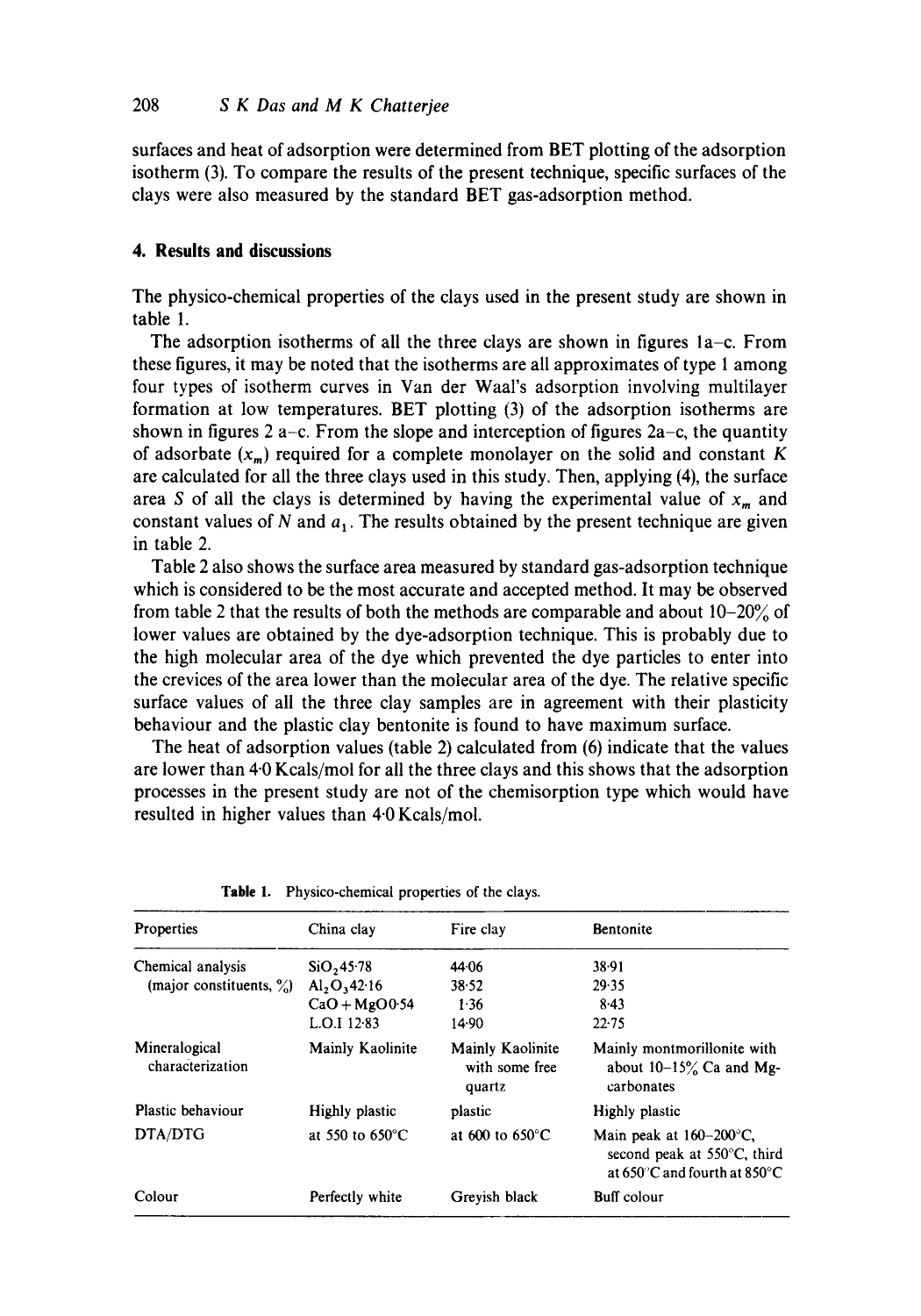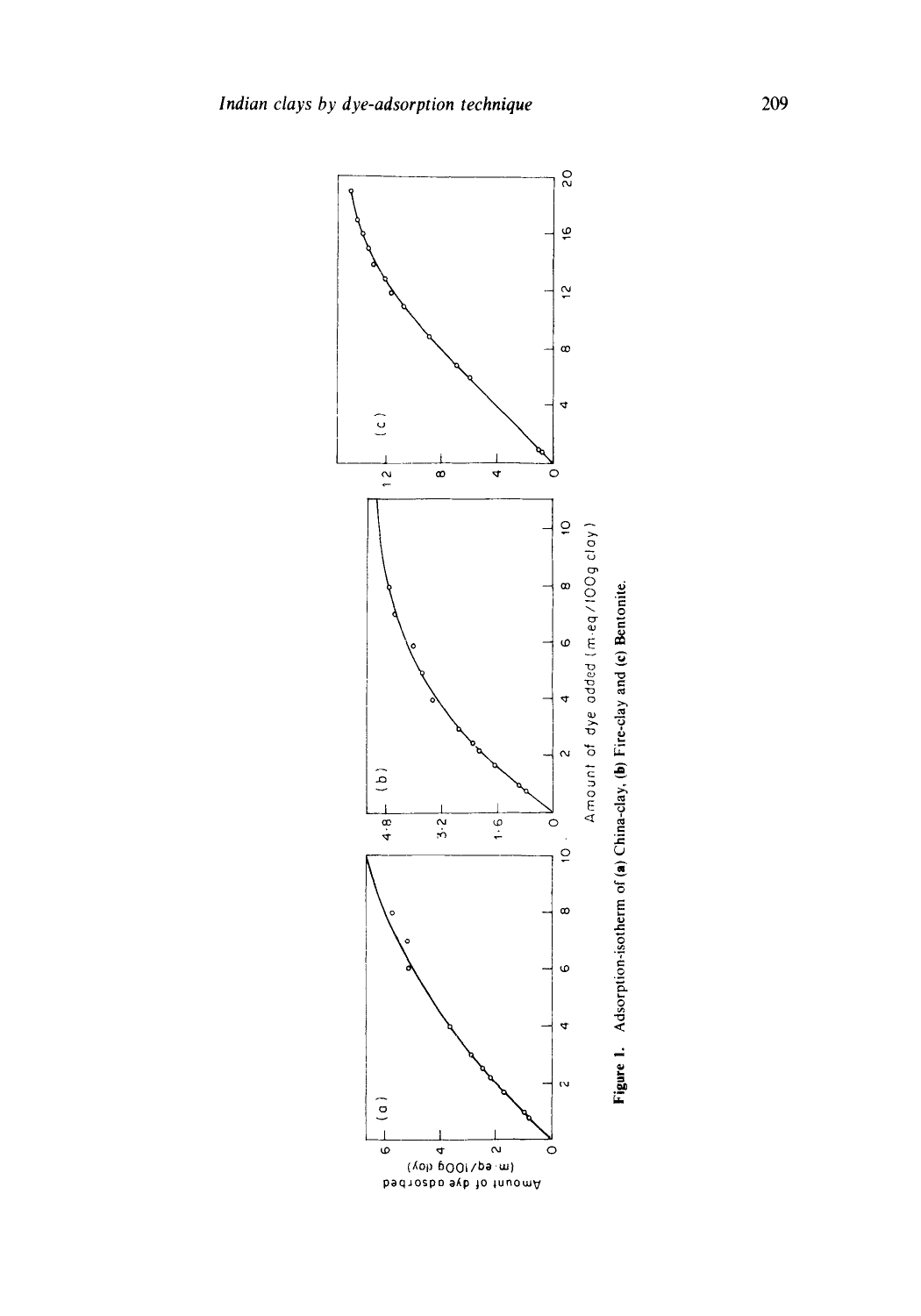

**Figure 2.** BET plot of (a) China-clay, (b) Fire-clay and (c) Bentonite.

| Name of the clay | Specific surface $(m^2/g)$             |                             |                                   |
|------------------|----------------------------------------|-----------------------------|-----------------------------------|
|                  | Present<br>dye-adsorption<br>technique | Gas-adsorption<br>technique | Heat of adsorption<br>(Kcals/mol) |
| China clay       | 9.45                                   | 11.25                       | 2.90                              |
| Fire clay        | $7-05$                                 | 8.80                        | 2.55                              |
| <b>Bentonite</b> | 28.54                                  | $31 - 70$                   | $3 - 80$                          |

**Table 2. Specific surface and heat** of adsorption values of the clays used in **this study.** 

# **5. Conclusions**

**The calculated heat of adsorption values for all the clays confirms physical adsorption and hence BET plotting of basic dye adsorption isotherms may be applicable in determining specific surfaces of clays. The specific surfaces measured by dye-adsorption technique lie within 10-20% of the gas-adsorption values and the present results can be utilized safely for comparison although the gas-adsorption result is more accurate.** 

# **Acknowledgement**

**The authors acknowledge the helpful discussions they had with Prof. N K Mitra, Department of Chemical Technology of Calcutta University.** 

## **References**

Amerongen H Van 1967 in *Science of ceramics* (London and New York: Academic Press) 3 53 Boardman G and Worrall W E 1965 in *Science of ceramics* (London and New York: Academic Press) 2 47 **Brunauer** S, Emmett P H and Teller E 1938 *J. Am, Chem. Soc. 60 309*  Dyal R S and Hendricks S B 1950 *Soil Sci.* 69 421 Ewing W W and Rhoda R N 1950 *Anal. Chem.* 22 1453 **Faruqui** F A, Susumu O and Williamson W O 1967 *Clay Miner.* 7 19